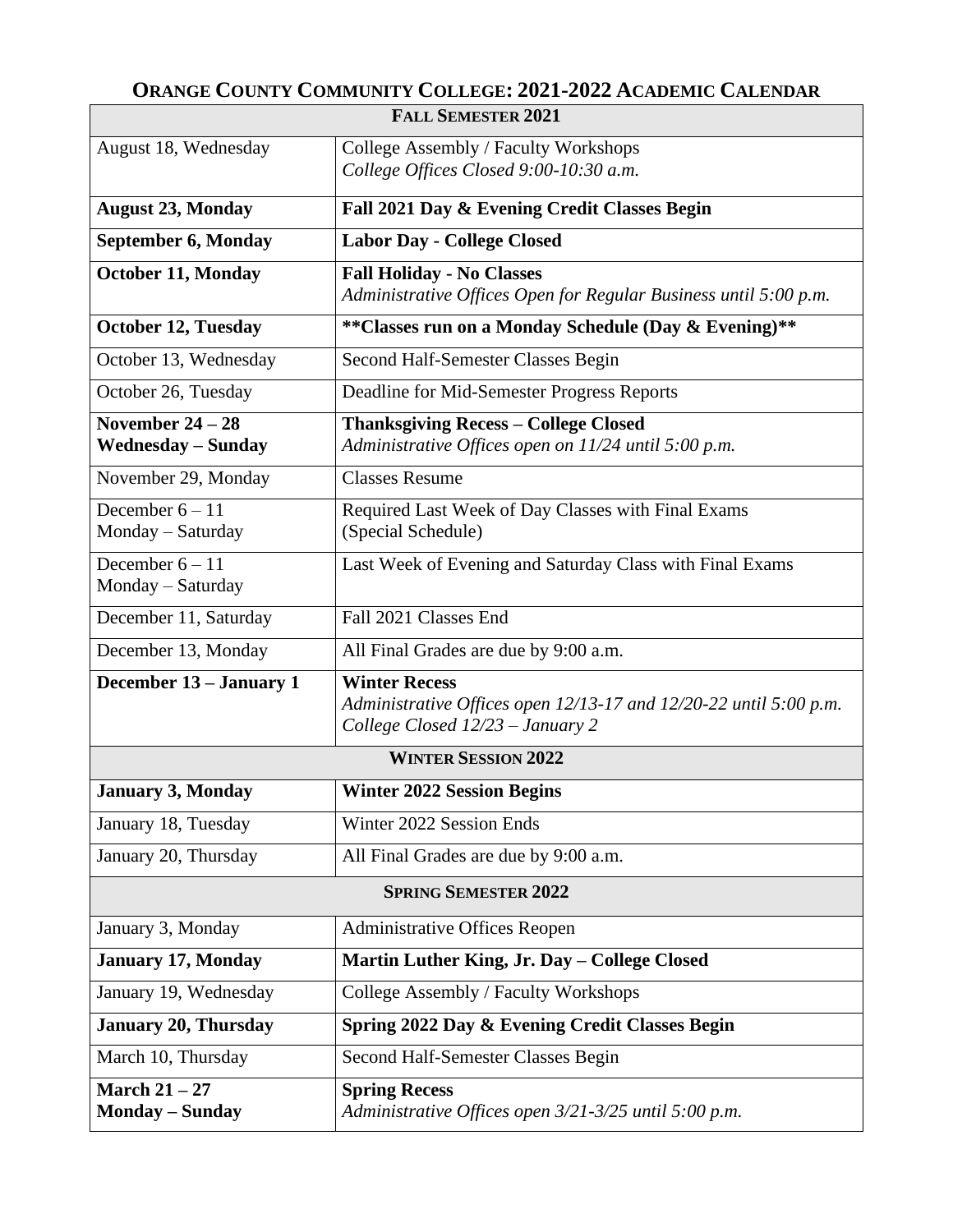| March 28, Monday                    | <b>Classes Resume</b>                                                    |  |
|-------------------------------------|--------------------------------------------------------------------------|--|
| March 30, Wednesday                 | Deadline for Mid-Semester Progress Reports                               |  |
| May $5-6$<br>Thursday - Friday      | <b>Reading Days</b>                                                      |  |
| May $7 - 12$<br>Saturday - Thursday | Required Last Week of Day Classes with Final Exams<br>(Special Schedule) |  |
| May $7 - 12$<br>Saturday - Thursday | Last Week of Evening and Saturday Class with Final Exams                 |  |
| May 12, Thursday                    | Spring 2022 Classes End                                                  |  |
| May 16, Monday                      | All Final Grades are due by 9:00 a.m.                                    |  |
| May 19, Thursday                    | Commencement                                                             |  |
| <b>FULL SUMMER SESSION 2022</b>     |                                                                          |  |
| May 23, Monday                      | <b>Summer 2022 Full Session Begins</b>                                   |  |
| May 27, Friday                      | ** Runs on a Monday Schedule**                                           |  |
| May 30, Monday                      | <b>Memorial Day - College Closed</b>                                     |  |
| June 3, Friday                      | ** Runs on a Monday Schedule**                                           |  |
| June 20, Monday                     | Juneteenth Observed - College Closed                                     |  |
| July 4, Monday                      | <b>Independence Day - College Closed</b>                                 |  |
|                                     |                                                                          |  |
| <b>August 5, Friday</b>             | ** Runs on a Monday Schedule**                                           |  |
| August 11, Thursday                 | <b>Full Summer Session Classes End</b>                                   |  |
| August 15, Monday                   | All Full Summer Session Final Grades due by 9:00 a.m.                    |  |
|                                     | <b>SUMMER SESSION 1</b>                                                  |  |
| May 23, Monday                      | <b>Summer 2022 Session 1 Begins</b>                                      |  |
| May 27, Friday                      | ** Runs on a Monday Schedule**                                           |  |
| May 30, Monday                      | <b>Memorial Day - College Closed</b>                                     |  |
| June 3, Friday                      | ** Runs on a Monday Schedule**                                           |  |
| June 20, Monday                     | <b>Juneteenth Observed - College Closed</b>                              |  |
| June 30, Thursday                   | <b>Summer Session 1 Classes End</b>                                      |  |
| July 4, Monday                      | <b>Independence Day - College Closed</b>                                 |  |
| July 5, Tuesday                     | All Summer 1 Final Grades are due by 9:00 a.m.                           |  |
|                                     | <b>SUMMER SESSION 2</b>                                                  |  |
| <b>July 5, Tuesday</b>              | <b>Summer 2022 Session 2 Begins</b><br>** Runs on a Monday Schedule**    |  |